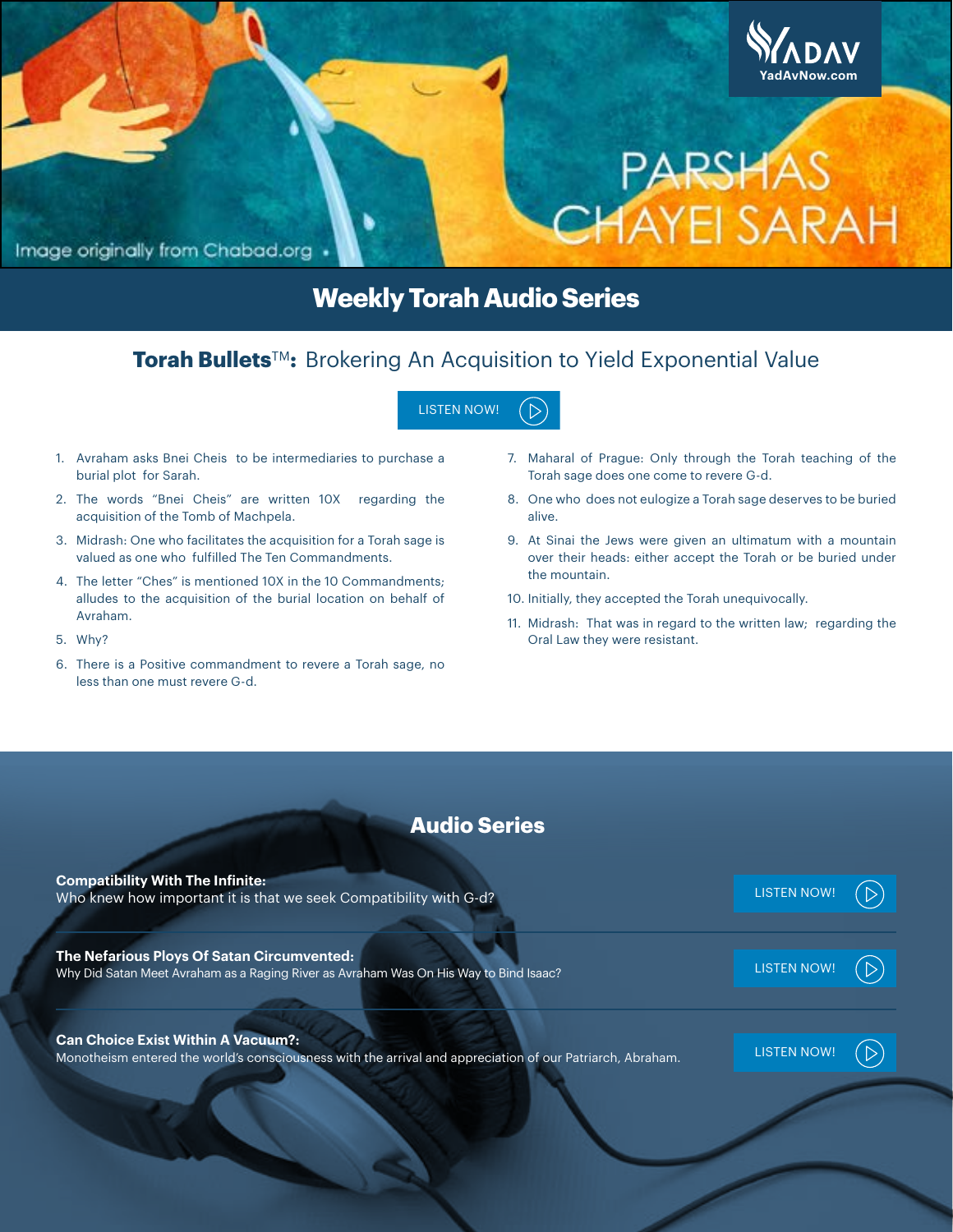

**(o)** 810 Seventh Avenue, New York, NY 10019 (a) ravkalatsky@gmail.com (Q (212) 259-0300 **YadAvNow.com** 

# Weekly Torah Commentaries Series



#### **Satan's Claim Against Avraham**

The Torah states regarding the test of the Akeidah (binding of Yitzchak), **"And it happened after these words that G-d attested Avraham..."** Rashi cites Chazal who explain, "**'After these words'** is referring to the words of Satan. He came before G-d with a claim against Avraham and said, 'From all of the meals that Avraham had prepared for his guests, he did not sacrifice from his meal as much as an ox or a ram. Everything that he had done was only for the sake of his son." G-d responded to satan saying, 'If I were to ask Avraham to bring his son as a sacrifice for Me, he would not hesitate.'" Therefore, G-d presented Avraham with the test of the Akeidah.

It is interesting to note, that the claim of satan against Avraham was not that Avraham did not bring any sacrifices on His behalf, but rather he had said, "From all of the meals that he had prepared for his guests Avraham did not bring a sacrifice from the meal." What is the relevance of mentioning the meals that Avraham had prepared for his guests? If satan wanted to bring a claim against Avraham for not bringing a sacrifice as Adam and Noach had done, he could have simply said so. However, satan specifically chose to say, that Avraham did not bring a sacrifice from all the "meals" that he had prepared for his guests. What is the significance of this?

The Torah tells us that on Yom Kippur the High Priest would take two identical goats, one was designated for G-d and the other was designated for Azazel (each of these designations was determined by drawing lots). The goat that was designated for Azazel was taken out into the desert and thrown down a jagged mountainside where it would become dismembered as it fell. Ramban cites Chazal who explain, "It is to silence the prosecution of satan." The Gemara tells us that there is one in the year that G-d does not allow satan to prosecute the Jewish people,

which is Yom Kippur. This is based upon the numerical value of the reference "HaSatan (the satan)" which is 364. It is to indicate that satan is permitted to prosecute only 364 days a year, excluding Yom Kippur. Ramban explains that it cannot mean that the goat that is brought out into the desert is a "sacrifice" for satan (the desert is a location of the nether forces which is a representation of satan). It cannot be so because it is a Torah violation to bring a sacrifice to any power or angel other than G'd Himself. As it states, "Anyone who brings a sacrifice to a power deserves to be destroyed." If this is so, what is the significance and value of the goat regarding satan on Yom Kippur? Ramban explains that the bringing of a goat that was designated for Azazel can be understood with an allegory. When a king makes a banquet for his subjects, he will give some of the "crumbs" to the servants so that they should not complain and thus be satisfied. The goat being given to Azazel is part of the service of Yom Kippur so that satan should not feel denied and thus complain. This is similar to the crumbs that are given to the servants. It should not be understood that a sacrifice is being offered to satan but rather he is being acknowledged through the goat which is part of the Yom Kippur service and thus he will be silenced.

Based on the concept of the goat sent to Azazel, we can understand satan's claim against Avraham within the context in which he understands sacrifices. He believes that when one gives to G-d through a sacrifice it is the equivalent of giving part of the meal/banquette to G-d. Therefore, Satan claimed that although Avraham prepared all of his banquets for the sake of his son, he did not bring from them an ox or a ram for the sake of G-d.

There is an argument between Rebbe Eliezer and Rebbe Yehoshua in the Gemara Tractate Pesachim regarding the manner how one must celebrate the festivals. One opinion is that the Jew has a choice to celebrate the festival either in a complete spiritual manner (*kulo l'shem*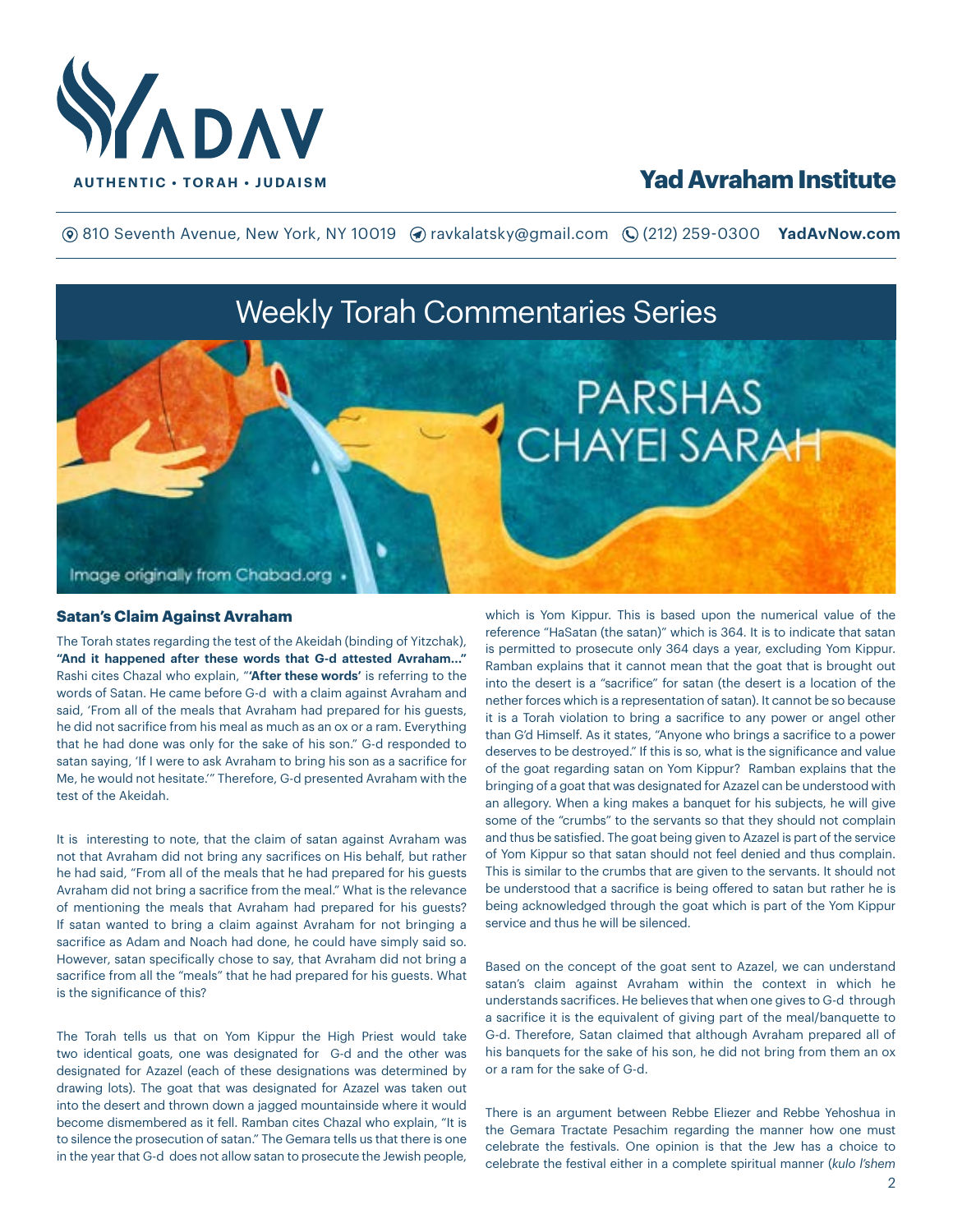– all for G-d). Meaning, he could fully invest the day in the study of Torah and prayer. Or the day could be observed within the context of physical celebration (*kulo la'chem* – all for yourselves). Reb Yehoshua argues that the Jew must divide the days of the festival in a manner that half is for the sake of oneself and half is for G-d. (*chatzei la'chem* and *chatzei l'shem* half for yourself and half for G-d.). We rule as the opinion of Rebbe Yehoshua that half of one's celebration of the festival is dedicated to G-d and half is for oneself. The connotation of "half of the day" indicates that we take half of what we are participating in and give it to G-d. If the festival is observed in this context, there is no basis for the prosecution of satan because we have taken part of what we are celebrating and dedicating it to G-d. G-d prescribes this manner of celebration so that we should not be subject to the prosecution of satan.

#### **Sarah Our Matriarch, Integral to the Jewish People**

The Torah tells us that after Avraham returned from the Akeidah he discovered that his wife Sarah had passed away. The Torah states, **"Avraham came to eulogize Sarah and to bewail her..."** How did Avraham eulogize Sarah? The Midrash states, "Avraham began to wail and cry saying, 'An accomplished woman is the crown of her husband (*Aishes chayil*). An accomplished woman who can find? Far beyond pearls is her value. Her husband's heart relies on her....She discerns between wool and linen (flax).' To what is this discernment referring? She was able to discern between Yitzchak and Yishmael. She said to her husband Avraham, '**Drive out this maidservant along with her son....'**" She understood that Yitzchak, her son, would be able the future Patriarch of the Jewish people and he were to be exposed to the subtle influences of Yishmael and Hagar, he would not develop as he should. She therefore said to Avraham to drive them from their home. Being sensitive to the nuances of Yishmael's innate spiritual deficiencies and understanding what is necessary to address Yitzchak's spiritual potential, Sarah insisted that the two should be separated. It is the equivalent of being able to discern between wool and linen (wool being Yitzchak and linen being Yishmael). Allowing the two to combine creates a forbidden entity (shatneiz).

Eitz Yosef in his commentary on the Midrash explains, "What is the relevance of wool to Yitzchak? Evidently, wool represents something that is positive. The Prophet Isaiah states, '...If your sins are like a (crimson) worm, then they will be restored to the whiteness of (washed) wool.' Where do we find that linen has a negative connotation and thus is applied to Yishmael, the evil one?... We find that Cain and Hevel had brought sacrifices to G-d. Although Cain had initiated the bringing of the sacrifice because he understood the need to acknowledge one's Creator, he nevertheless brought it from the dregs of the earth. He brought a flax plant (linen). Hevel on the other hand brought his sacrifice from the choicest of his flock. Cain's offering was rejected and Hevel's was accepted by G-d. It is for this reason that the combination of wool and linen became forbidden (shatneiz). As it states, '**You shall not wear shatneiz...'** G-d said, 'It is not proper to intermingle the sacrifice of the sinner (Cain/linen) with the sacrifice one the one who is pure (Hevel/wool).' Sarah was able to discern between what was truly pure and what was not. Therefore, Yitzchak is equated to the wool and Yishmael is equated to linen. Sarah thus demanded of Avraham to drive Hagar and Yishmael from their household.

Why was Sarah able to make the discernment between Yitzchak and Yishmael and Avraham was not? The Torah tells us that initially Avraham was taken aback when Sarah had told him, "Drive out this maidservant along with her son..." G-d said to Avraham, "...listen to her voice." Rashi cites the Midrash that explains that this is regarding Sarah's voice of prophecy. She was a greater prophetess that Avraham was a prophet. He thus heeded her request to drive out Hagar and Yishmael.

After Hagar and Yishmael were driven out of the household of Avraham, the Torah tells us that Yishmael was dying of thirst. The Torah states, **"G-d heard the cry of the youth...in his present state."** G-d heeded his cry because at that moment he had not yet become evil, and was considered to be righteous, although there were undercurrent that he was inclined to perpetrate evil. The Torah tells us that Sarah had seen the youth, "*Mitzacheik* (act with levity)." Chazal tell us that this word alludes to subtle indications that he had relevance to idolatry, adultery, and murder. This is what she had seen in her prophecy and was thus able to discern between Yitzchak and Yishmael in a way that Avraham could not. Because of her dimension of prophecy, Sarah was able to understand how Yishmael would develop into an evil person.

When Avraham eulogized Sarah he expressed his understanding of Sarah's level of understanding and ability to discern between Yitzchak and Yishmael. Avraham fully understood how crucial it was for Yitzchak to be separated from Yishmael. This was due to Sarah's level of clarity. The Torah states, **"Now Avraham was old, well on in years, and Hashem had blessed Avraham with everything (***ba kol***)."** Rashi cites Chazal who explain that the numerical value of the word "*ba kol* – everything" is the equivalent numerical value of the word "*ben*- son." Meaning, the verse, **"Hashem had blessed Avraham with everything (***ba kol***)"** is referring to Yitzchak his son. Despite the unparalleled spiritual accomplishments of Avraham and his great wealth and renown, everything in his life paled to the ultimate achievement and gift that he was blessed with a son such as Yitzchak.

The Gemara in Tractate Yevamos states, "If there is a conflict between a Positive and a Negative Commandment, which cannot be reconciled, the Positive Commandment supersedes the Negative Commandment." The Torah establishes this principle by juxtaposing the prohibition of wearing the combination of wool and linen to the commandment of wearing fringes (tzitzis) on a four cornered garment. The Torah tells us that if one has a four cornered garment (whether it is made of wool or linen) one must put fringes made of wool on its four corners. When one ties the fringes on the corners of the garment, one has created a garment that is considered a combination of wool and linen. If so this is in violation of the prohibition of shatneiz. It is evident that the Torah is communicating with this juxtaposition that if there is conflict between a positive and negative commandment the positive commandment supersedes it. If one takes ordinary wool and spins it without the specific intent that it is for the sake of tzitzis, if these fringes were to be tied to a linen four cornered garment, one would be in violation of the prohibition of shatneiz. It is only when the fringes are made with the specific intent of fulfilling the mitzvah of tzitzis that when combined with a linen garment it will supersede the prohibition of shatneiz.

Similarly, if Sarah had allowed Yitzchak to be exposed to Yishmael during his youth, he would have never developed and evolved to be the holy Patriarch. The impure subtleties of Yishmael would have undermined Yitzchak's spiritual development. However, once Yitzchak had developed and achieved a spiritual dimension of being, there is no need for being concerned of being exposed to an individual such as Yishmael, despite his level of spiritual deficiency and evil. The spirituality of Yitzchak will supersede the impurity of Yishmael similar to the fringes that were made for the sake of the mitzvah of tzitzis superseding the prohibition of wearing a combination of wool and linen. The initial discernment was only due to Sarah, who had the spiritual capacity to be sensitive to the spiritual impurity of Yishmael.

#### **Avraham, Being Appreciated for Who He Truly Was**

The Torah states after the passing of Sarah, our Matriarch, **"Now Avraham was old, well on in years, and Hashem had blessed Avraham**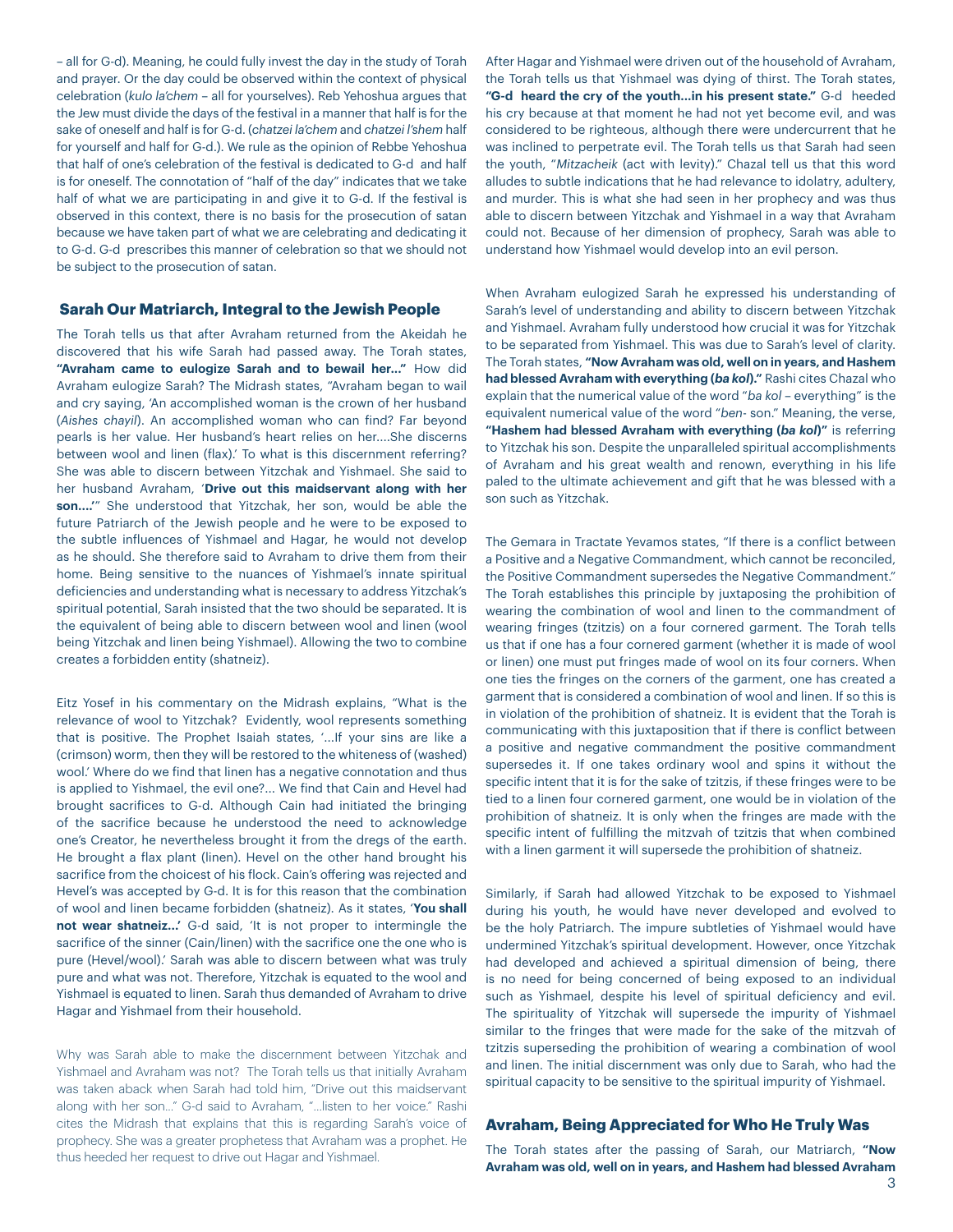**with everything."** The Midrash states, "Why did G-d need to bless Avraham at this time? It is so that the world should not say that all the blessing that had come upon Avraham in the past was only due to the merit of Sarah. Where do we see that the verse is referring to an additional blessing that was subsequent to Sarah's passing? The verse in Yeshaya states, 'Although he was alone (because Sarah had passed away) Avraham was blessed.'" The Torah mentions G-d's blessing after Sarah's passing for us to understand that Avraham was independently worthy of G-d's blessing. His blessing was unrelated to Sarah's merit, despite the fact that she was special. Why is it important for the world to understand and appreciate that the blessing received by Avraham was due to his own spiritual worth?

G-d blessed Avraham with wealth and renown in order for him to be seen by the world as special and unique, so that he should be effective in his espousal of monotheism. If he were not perceived as special or that his success was actually not related to his own merit, it would diminish his effectiveness. The miracles that had occurred in Egypt when Sarah, our Matriarch was taken by Pharaoh were initiated by her. This resulted in Avraham and Sarah being treated as royalty when they left Egypt with their newly acquired wealth. The Midrash tells us that when Pharaoh attempted to approach Sarah to engage with her, she would instruct an angel to smite him. The angel would follow her command. Similarly, when she was taken by Avimelech the Philistine king, he was unable to approach her because she had invoked supernatural forces to incapacitate him and his community. Although Avraham had been a beneficiary of all the miracles had taken place, the world could believe that the basis for these blessings were due to Sarah his wife and not him. It was due to her special dimension of piety that he was able to defeat the Four Mightiest Kings and was thus declared, "the father of all nations." It was necessary for Avraham to be perceived by the world for his true spiritual worth in order to be esteemed and revered so that he should impact upon the world through his espousal of monotheism. It was thus necessary for G-d to bless him with an additional blessing after Sarah passed away to confirm to the world that he was worthy in his own right.

There is a natural tendency for people to minimize the special attributes of others as a result of seeing them through a deprecating eye. This is even more so when that special individual's value manifests itself within the context of spirituality. The Torah states, **"And these are the offspring of Yitzchak son of Avraham - Avraham fathered Yitzchak...."** If the Torah identifies Yitzchak as the son of Avraham, then it is obvious that Avraham had fathered Yitzchak. Why then is it necessary for the Torah to state the obvious? Rashi cites Chazal who explain, "It is because the scoffers of the generation had said, 'It is questionable if Avraham had actually fathered Yitzchak. Sarah had been married to him for many years and remained childless. However, after sequestering herself for only one night with Avimelech, the heathen, it soon became known that she had conceived. This fact would cause one to question Yitzchak's pedigree." Therefore, G-d performed a miracle that Yitzchak should have the identical facial features as his father Avraham, so that all would attest to the fact that Avraham had fathered Yitzchak, thus confirming the purity of his pedigree. Why did G-d allow such a disgraceful question to broached? Why did G-d allow Sarah, our Holy Matriarch to be put in the position that people would say that the heathen Avimelech had impregnated her?

G-d created existence for man to be able to make choices. Every human being is endowed with free will. Because one has the ability to choose between good or evil, one is deserving of reward for taking the positive initiative and liable for his negative choices. In every context of choice, one is in a position to choose correctly or wrongly. This is only because there is a representation of good and evil in existence. If in fact the

representation of good would be overwhelming to the degree that evil would be negated, there is no longer a context of choice.

Avraham, our Patriarch was an overwhelming and impressive spiritual personality who could not be countered because of his renown and ability to refute falsehood. Thus, Yitzchak, being the natural successor of his father Avraham would be successful not only because of his own spiritual dimension, he would be overwhelmingly impactful of the famous Avraham. If Yitzchak's pedigree would be unquestioned the level of choice in humanity would be reduced. Thus, undermining the value of existence. G-d therefore created a disgraceful setting which would cause people to question the pedigree of Yitzchak. Is he truly the son of Avraham? Or is he the son of the heathen Avimelech? This question being posed was a diminishment of the aura of Yitzchak and consequently undermining his effectiveness as a disseminator of monotheism. Once the question was posed, although the truth was substantiated (by causing him to resemble his father Avraham) Yitzchak's standing was not going to be the same.

In order for Avraham to be effective as G-d's representation in this world, to impact upon existence through his dialogue of monotheism, it was essential for his renown not to be questioned. He had to be perceived and appreciated for his own self-worth. If this issue would come into question, regarding his relationship withnG-d, he would cease to be that overwhelmingly effective person. Therefore, G-d saw it as an imperative to bless him after Sarah's passing so that the world should truly understand that the all the blessings that he had received were due to his own worth.

### **Eliezer, the Model of Negation and Servitude to One's Master**

The Torah tells us that Avraham, our Patriarch summoned his trusted servant Eliezer and instructed him to seek out a wife for his son Yitzchak, who would be the future Matriarch of the Jewish people. Avraham gave Eliezer specific instructions and criteria regarding the selection of the wife for Yitzchak. Although many fundamental laws of the Torah are drawn from a single letter of a word or an allusion in a verse, the narrative of Eliezer's mission regarding locating the appropriate wife for Yitzchak is repeated three times. The Midrash comments, "How much ink was spilled on this story!" Since there is nothing that is superfluous in the Torah, it is evident that there is a profound lesson to be learned and applied from the narrative of Eliezer. What is the value of the repetition of this narrative? Rashi cites the Midrash, "Rav Acha says, 'We learn from the repetition of the narrative of Eliezer that the ordinary speech of the slaves of the Patriarchs is more beautiful (to G-d) then the Torah of the children.'"

The Torah identifies Eliezer, the servant of Avraham, as **"***Damesek Eliezer* **– Eliezer from Damascus."** It is clear that the Torah is not informing us of Eliezer's origin, that he came from the city of Damascus, but rather the Gemara in Tractate Yomah explains that the term "*Damesek*" is an acronym that connotes – "He drew and disseminates from the wellspring of Torah of his master (Avraham)." Meaning, all the Torah that Avraham had learned was transmitted to his servant Eliezer. As a result of Eliezer being mentored by Avraham, he became the qualified disseminator his master's teachings. In addition to Eliezer's spiritual capability and uniqueness, he was also responsible to manage all of his master Avraham's material assets. Avraham was world-renowned and wealthy. He was declared to be "the father of all nations." Meaning, Eliezer's scope of responsibility was something exceptional.